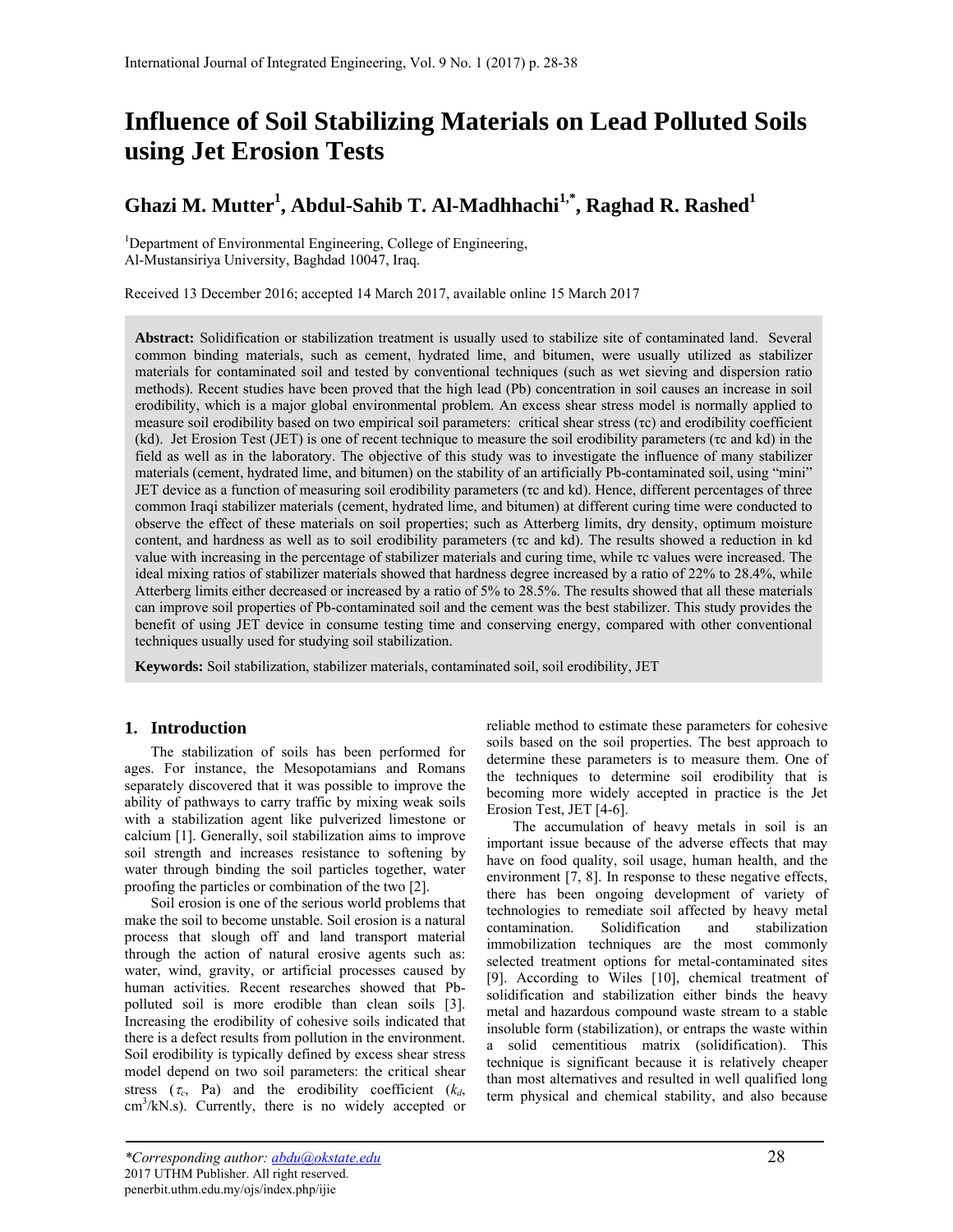resultant products often possess superior mechanical and structural characteristics [9].

The most commonly-applied pozzolanic materials are Portland cement, lime, and/or fly ash [11-13]. Stabilization with cement and lime are common treatment technologies for the safe management, reuse, and treatment for disposal of contaminated waste. Portland cement is composed of calcium-silicates and calciumaluminates that when combined with water, it will hydrate to form the cementing compounds of calciumsilicate-hydrate, and calcium-aluminates-hydrate, as well as excess calcium hydroxide [14]. Because of the cementation materials formed with the cement, and with the calcium hydroxide (lime), the stabilizing may be successful in both granular and fine-grained clay soils. The mechanism of treatment with bituminous material consists of adding cohesive strength and reducing water penetration by the physical presence of bitumen. There is no chemical interaction in this process. Bitumen stabilization includes both water proofing and cementation actions [15].

Several researches were utilized building materials to stabilize polluted soils [16-18]. Al-Layla *et al*. [16] investigated the tensile stress properties of natural and stabilized clayey soil. The tensile strengths were obtained using the flexural test. The compressive strength on a portion of the beam was determined for both soils after curing time of 7 and 30 days. The results revealed that both the tensile and compressive strengths increased with the addition of lime and with increasing curing time. Shubber *et al*. [17] studied the effect of bituminous materials on gypseous sandy soil using different percentages of bitumen. The results revealed that the addition of cutback bitumen with different soaking periods of (0, 4, 7, and 21) days would improve its strength and stiffness characteristics and enhance its waterproofing characteristics. Saeed *et al*. [18] performed experimental studies to evaluate strength development in cement-lime stabilized/solidified soils contaminated with either copper or zinc. Their results confirmed the interference of heavy metals in the process of cement and lime hydration as a direct reflection of varied strength developments in tested soil samples with 200 days curing time selected.

All the pervious techniques were required more time and conservation to test soil stabilization. This research was investigated a new technique to reduce time consuming and energy conservation to investigate the influence of Iraqi local building materials (cement, lime, and bitumen) on Pb-contaminated soil using JET device by measuring soil erodibility parameters ( $\tau_c$  and  $k_d$ ). The original JET device was first developed by Hanson [4]. Hanson and Cook [5, 6] developed the analytical method of JET to measure  $\tau_c$  and  $k_d$  immediately using Excel spreadsheet depending on the diffusion principles. Al-Madhhachi *et al*. [19, 20] developed a new miniature version of JET, refers as to "mini" JET device. Al-Madhhachi *et a1*. [19] compared the performance of the origin and "mini" JET devices under controlled laboratory setting to investigate the performance of "mini" JET versus original JET. They found equivalent results between the two JET devices. The "mini" JET device has several benefits over the original JET device; such as, the small size of the "mini" JET, more converted to use in many setting, consume less water, and could be used in situ as well as in the laboratory in comparison to the original JET.

Al-Madhhachi *et al*. [20] verified the results of the origin and "mini" JET devices with the results of flume tests. Khanal *et al*. [21] conducted 20 "mini" JETs under control laboratory condition on two soi1 types of contrasting texture to investigate the variability of "mini" JET device on estimating soil erodibility parameters. They recommended that at high pressure head, the initial time interval should be taken at least 30 s and a termination time interval should be at least 300 s for less erodible soils. Salah and Al-Madhhachi [3] investigated the influenced of lead (Pb) pollution on the erodibility of cohesive soil using "mini" JET device. Their results showed that the high lead concentration in soil causing an increase in soil erodibility. They found that polluted soil is more unstable than clean soils.

The objectives of this study were 1) to investigate the influence of different percentage of building materials (cement, hydrated lime, and bitumen) on the stability of an artificially Pb-contaminated soil using "mini" JET device as a function of measuring soil erodibility parameters  $(\tau_c$  and  $k_d$ ) at different curing times, and 2) to developed relationships between soil erodibility parameters  $(\tau_c$  and  $k_d$ ) and other soil properties; such as Atterberg limits, and hardness.

#### **2. Materials and Methods**

#### **2.1 Materials**

Lean clay soil samples were used as a model in this study to carry out the experiments, acquired from Al-Taji region, North of Baghdad city. Table (1) shows the physical properties and the chemical composition of lean clay soil used in this study. Soil texture, liquid limit, plastic limit, plasticity limit, maximum dry density, optimum water content, soil PH, in addition to chemical composite were reported in Table (1). The soil samples were tested and analyzed according to ASTM standards [22]. The soil sample was classified according to the Unified Soil Classification System (USCS). Soil analyses were carried out in the soil laboratory of the Civil Engineering Department, Al-Mustansiriya University.

Chemical analyses were tested at sanitary laboratory of the Environmental Engineering Department, Engineering College, Al-Mustansiriya University. Other chemical tests were carried out by the State Company of Geological Survey and Mining, Ministry of Industry and Minerals. Three stabilizers were employed in this study; cement, lime, and bitumen. The type of cement, lime, and bitumen used in this study were the ordinary Portland cement, Hydrated lime  $Ca(OH)_{2}$ , and bitumen emulsion, respectively. The chemical analysis of cement, hydrated lime, and bitumen utilized in this study are shown in Table (2).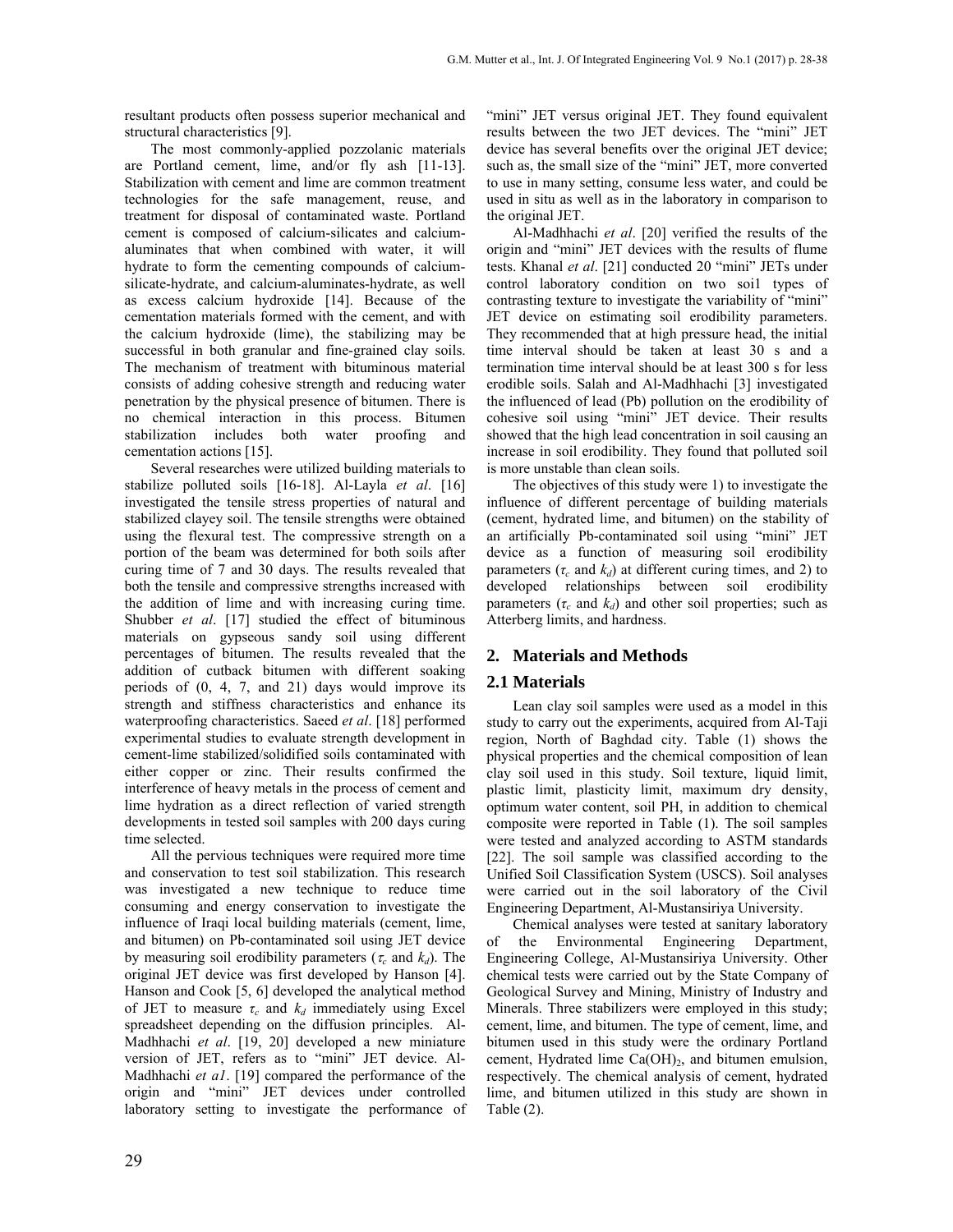|                                |                               | Soil texture   |                |                | Atterberg limits |                  |                     |                    | <b>Standard Compaction</b>            |                     |           |
|--------------------------------|-------------------------------|----------------|----------------|----------------|------------------|------------------|---------------------|--------------------|---------------------------------------|---------------------|-----------|
| <b>Site</b>                    | <b>USCS</b><br>classification | Sand<br>$(\%)$ | Silt<br>$(\%)$ | Clay<br>$(\%)$ | Liquid<br>limit  | Plastic<br>limit | Plasticity<br>index | Maximum<br>Density | Optimum<br>water<br>content<br>$(\%)$ | Specific<br>gravity | <b>PH</b> |
| Al-Taji,<br>North<br>Baghdad   | Lean Clay                     | 13             | 57             | 30             | 39               | 25               | 14                  | 1.77               | 18                                    | 2.48                | 7.53      |
| Chemical composition, $(\% )$  |                               |                |                |                |                  |                  |                     |                    |                                       |                     |           |
| Fe <sub>2</sub> O <sub>3</sub> | $P_2O_5$                      | $SO3-2$        |                | $CL^{-1}$      |                  | $CO3-2$          | <b>OM</b>           | T.D.S              | CaSO <sub>4</sub>                     | $SO4-2$             |           |
| 4.09                           | 0.74                          | 0.28           |                | 0.11           |                  | 0.2              | 1.09                | 0.66               | 0.6                                   | 0.34                |           |

Table 1 Physical properties and chemical composition of soil used in this study.

Table 2 Chemical composition of stabilizers (cement, lime, and bitumen) used in this study.

| Chemical<br>composition<br>$(\%)$ | $MgO +$<br>CaO             | CaO   | SiO <sub>2</sub>                    | $Al_2O_3$ | Fe <sub>2</sub> O <sub>3</sub>     | MgO  | $K_2O$               | Na <sub>2</sub> O      | SO <sub>3</sub> | L.O.I                         | Total |
|-----------------------------------|----------------------------|-------|-------------------------------------|-----------|------------------------------------|------|----------------------|------------------------|-----------------|-------------------------------|-------|
| Cement                            |                            | 62.37 | 20.81                               | 3.57      | 4.62                               | 1.2  | 0.64                 | 0.29                   | 2.36            | 3.64                          | 99.5  |
| Lime                              | 71.50                      |       | 0.98                                | 0.21      | 0.17                               | 1.28 | -                    |                        | 0.13            | 25.73                         | 100   |
|                                   |                            |       |                                     |           | <b>Bitumen</b>                     |      |                      |                        |                 |                               |       |
| Properties                        | Form                       |       | Color Density,<br>g/cm <sup>3</sup> |           | Penetration at<br>$25\,\mathrm{C}$ |      | Solid<br>$Content\%$ | Service Temp, C        |                 | Setting time,<br>hrs.         |       |
| Values                            | Thick<br>viscose<br>liquid |       | Dark brown                          |           | $1.03 \pm 0.02$                    |      | $40 \pm 5$           | 6 to 47                |                 | 8 touch dry to<br>24 firm set |       |
| <b>Test</b><br>standard           | visible                    |       | visible                             |           | <b>ASTM</b><br>D <sub>2939</sub>   |      | <b>ASTM D5</b>       | ASTM D <sub>2939</sub> |                 | ASTM D2939                    |       |

# **2.2 Experimental procedure**

The soil samples were air-dried, broken into smaller pieces size, and sieved through a 4.75 mm sieve according to ASTM standard [22]. The sieving was performed to ensure that the soil was of uniform grade. Several groups were tested in this study. Each group contained 8 samples with a total of 96 samples. Two of them are prepared without stabilizer and the other six were prepared with stabilizer.

For samples without stabilizer, the artificial Pbcontaminated soil samples were prepared by mixing lead nitrate, as the source of lead (Pb), to produce lead concentration of 4000 mg/kg into the natural soil of 2000 g in weight of each sample. The mixture was mixed by hands for (5-10) min until the mixture has a homogenous and uniform appearance and left for 24 hrs. with required water content in a closed bucket to allow moisture equilibrium, then soil moisture content

 $(\omega)$  of the samples was determined.

For samples with stabilizer, the soil samples were contaminated with lead (Pb) as explained previously. Then different percentages of (3%, 6%, and 9%) stabilizers (cement, hydrated lime, and bitumen) were added to the contaminated soil (the percentage added according to the weight of dry soil). The required optimum moisture content added to the soil in the case of bitumen was based on fluid content of the mixture (water + bitumen). After that, the contaminated soil and stabilizer were mixed for (5-10) min until the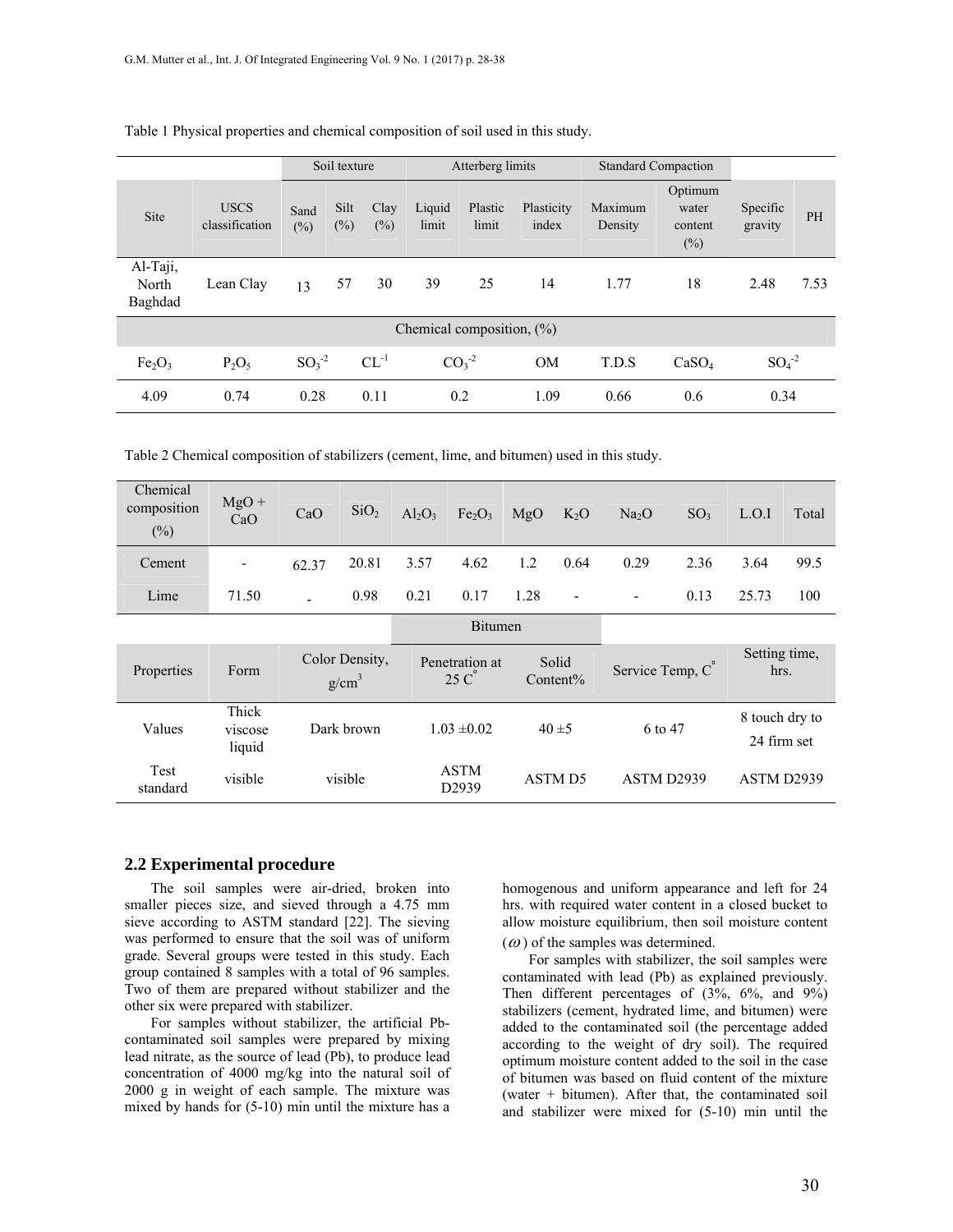mixture has a homogenous and uniform appearance and left for 24 hrs. in a closed bucket to allow moisture equilibrium, then soil moisture content  $(\omega)$  of the samples was determined.

Eight soil samples of each group with a total of 96 samples were prepared for testing after 24 hrs. by mixing in standard mold, using proctor compaction test which is consists of a standard mold with standard compaction energy according to ASTM standard. The standard mold was a 101.6 mm in diameter and the soils were compacted at three separate layers using 25 blowing in each layer by a 2.5 kg hammer falling of 305 mm in height according to ASTM standard [22].

The "mini" JET device (Figure 1) was performed to derive excess shear stress model parameters (*τ<sup>c</sup>* and  $k_d$ ). The description, dimension, and functions of this device were defined in Al-Madhhachi *et al*. [19]. In this study, the "mini" JET was calibrated according to Al-Madhhachi *et al*. [19] and the coefficient of discharge (*C*) was found to be 0.65. The sample without stabilizer was tested using "mini" JET directly after compaction while the sample with stabilizer were tested after (1, 3, and 7) days after compaction, in order to investigate the stabilizer effect on soil stabilization using "mini" JET device. Every two soil samples from each group were prepared for testing with the "mini JET device at the same time and in the same manner. The soil specimen was place in the center of the submergence tank directly below the jet nozzle. The adjustable head tank was then set at the desire constant head (70 cm for all experiment) and hoses (including water source) were connected to the JET device (Figure 1). Tests were repeated twice for each curing time of one additive. The procedure of running JET and collecting data were followed Al-Madhhachi *et al*. [19, 20] and Khanal *et al*. [21] with test length of 120 minutes.



Fig. 1 Laboratory setup of the "mini" JET device.

Digital Shore-D durometer, which is usually used to measure the hardness of rubber according to ASTM, was performed for measuring the hardness of soilstabilizer mixture [23] to determine the hardness of 26 soil samples tested in this study after 7 days of curing time. Two samples of each percent of addition of the three stabilizers were tested to increase the accuracy of the tests.

#### **2.3 Analysis method of JETs**

The excess shear stress model is the most commonly used model to predict soil erodibility depends on two empirical soil parameters:  $k_d$  and  $\tau_c$ . It is expressed as [24, 4]:

$$
\varepsilon_r = k_d \left(\tau - \tau_c\right)^a \tag{1}
$$

where  $\mathcal{E}_r$  is the detachment rate (cm/s),  $\tau$  is the average hydraulic boundary shear stress (Pa), and *a* is an empirical exponent assumed to be unity according to Hanson [4] and Al-Madhhachi *et al*. [19, 20].

The solution method of excess shear stress model parameters was based on principles of fluid diffusion presented by Stein and Nett [25] and a hyperbolic function modeling the depth progression of the scour hole developed by Blaisdell *et al*. [26]. The equilibrium depth (*Je*) is defined as the maximum depth of the scour hole beyond which the water jet cannot erode further. This solution method predetermines the  $\tau_c$  parameter based on  $J_e$  of scour hole as predicted by the Blaisdell's function as following  $[5, 6]$ :

$$
\tau_c = \tau_o \left(\frac{J_p}{J_e}\right)^2 \tag{2}
$$

where  $\tau_o = C_f \rho_w U_o^2$  is the maximum shear stress due to the jet velocity at the nozzle (Pa);  $C_f = 0.00416$  is the coefficient of friction;  $\rho_w$  is water density (kg/m<sup>3</sup>);  $U_o = C \sqrt{2gh}$  is the velocity of jet at the orifice (cm/s); *C* is discharge coefficient (ranged from 0.6 to 0.8 for "mini" JET according to Al-Madhhachi *et al*. [19]); *h* is the pressure head (cm);  $J_p = C_d d_o$  is the potential core length from jet origin (cm); *do* is the nozzle diameter (cm); and  $C_d = 6.3$  is the diffusion constant. The  $k_d$  is then determined by solving for the least squared deviation between the observed scour time and predicted time of the following equation [5]:

$$
T^* - T_p^* = -J^* + 0.5 \ln\left(\frac{1+J^*}{1-J^*}\right) + J_p^*
$$
  
- 0.5  $\ln\left(\frac{1+J_p^*}{1-J_p^*}\right)$  (3)

 $\lambda$ 

where  $T^* = t / T_r$  is the dimensional time, *t* is the time of a scour depth measurement,  $T_r = J_c/(k_a \tau_c)$  is the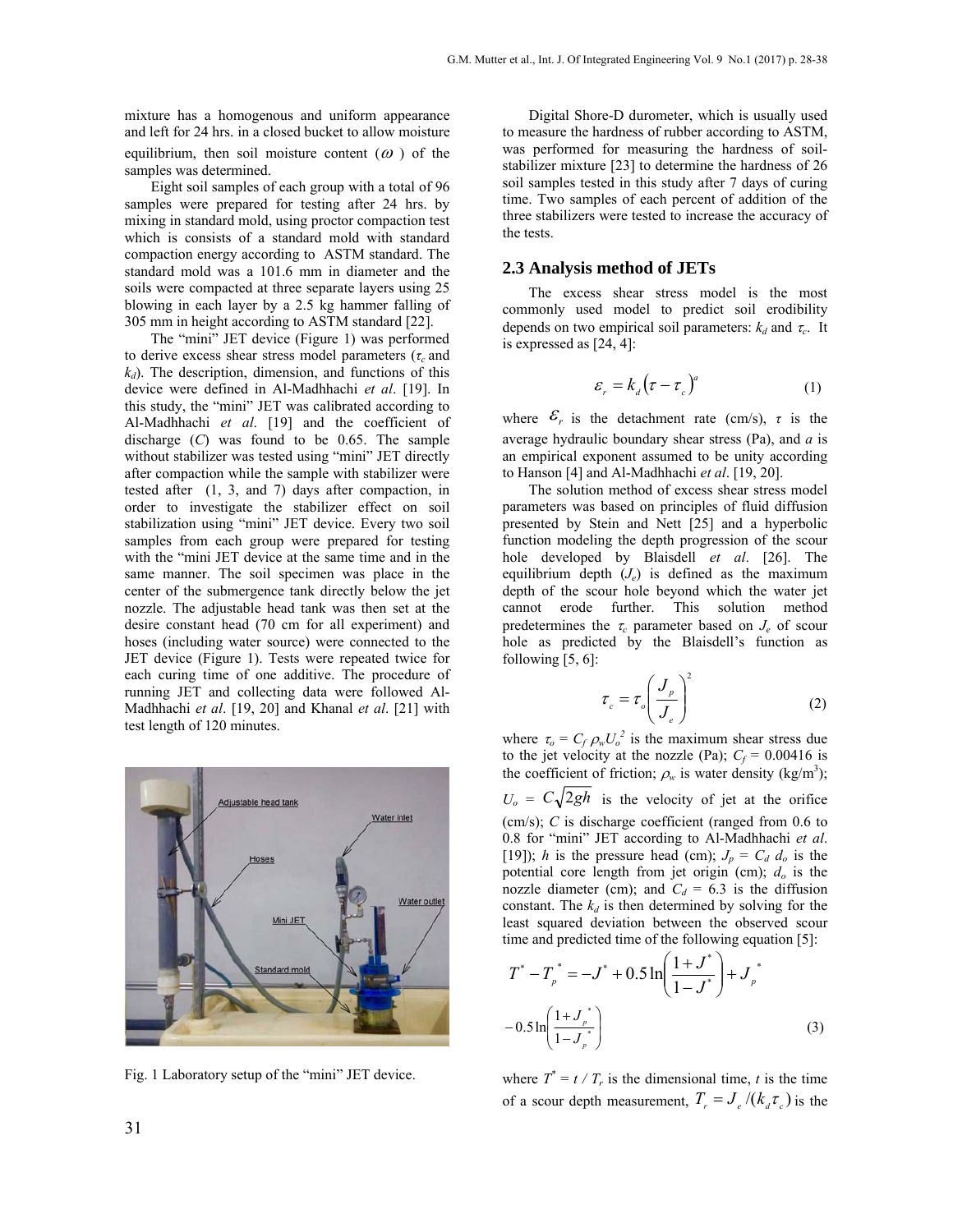reference time according to Stein and Nett [25],  $J^* =$ *J/J<sub>e</sub>*; *J* is the scour depth (cm), and  $J_p^* = J_p / J_e$ . The parameters of the excess shear stress model were derived using equations 1 through 3 for JET data using Spreadsheet Tool, Version 2.1.1 that developed by Daly *et al*. [27]. The above procedure is referred to Blaisdell solution.

### **3. Results and Discussion**

A total of 96 soil samples were tested using "mini" JETs to drive the erodibility parameters  $(k_d$  and  $\tau_c$ ) of excess shear stress model. Figure (2) shows the relationships between excess shear stress parameters  $(k_d$  and  $\tau_c$ ) and curing time  $(0, 1, 3,$  and  $7)$  days after adding different percentage (0%, 3%, 6%, and 9%) of stabilizers (cement, hydrated lime, and bitumen) to the Pb-contaminated soil. The zero percentage indicated to soil samples tested without adding any stabilizers.



Fig. 2 Effect of different percentage of stabilizers (cement, hydrated lime, and bitumen) on excess shear stress parameters at different curing times: (a)  $k_d - 3\%$  stabilizer, (b)  $\tau_c - 3\%$  stabilizer, (c)  $k_d - 6\%$  stabilizer, (d)  $\tau_c - 6\%$ stabilizer, (e)  $k_d$  – 9% stabilizer, and (f)  $\tau_c$  – 9% stabilizer.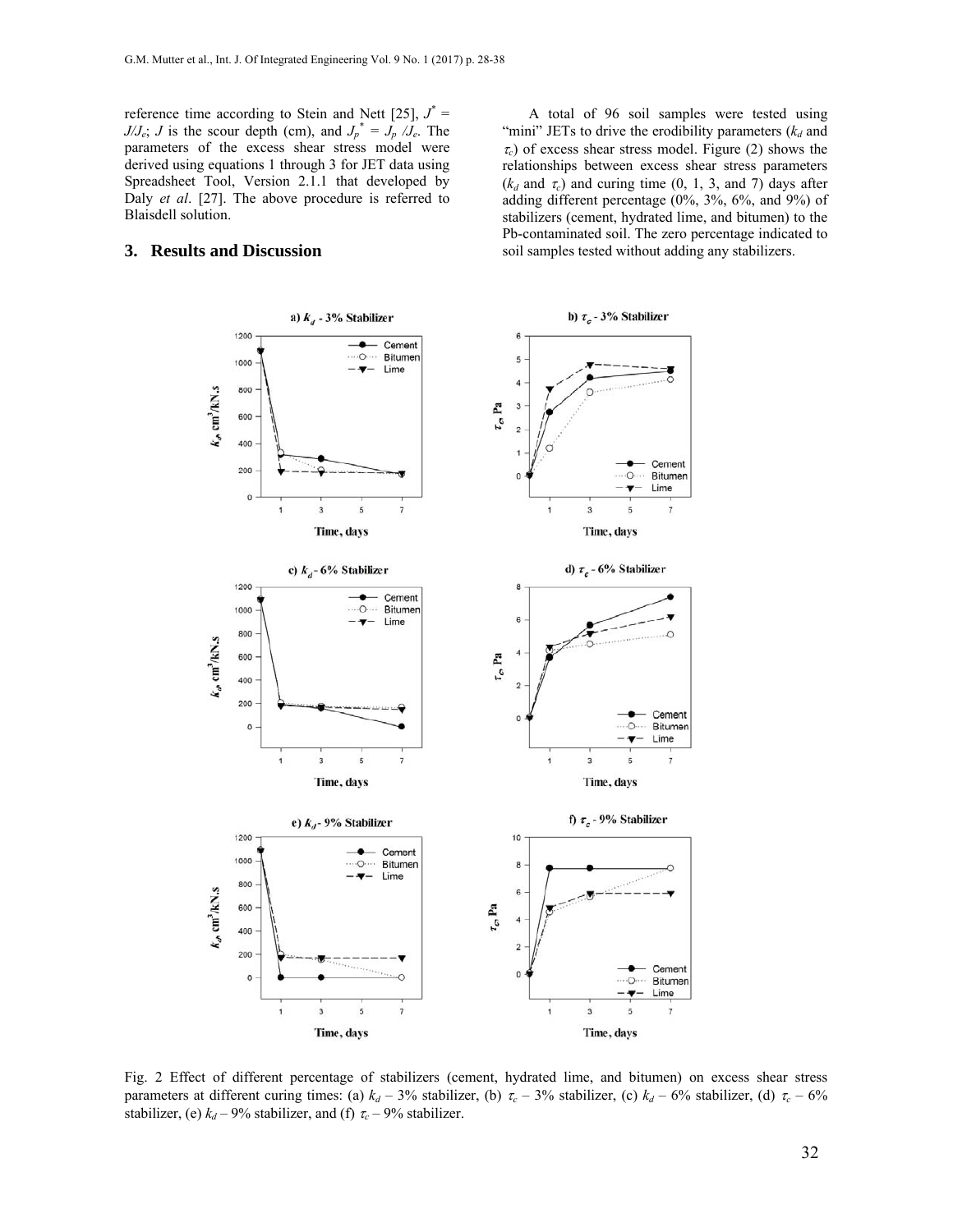|                     | Cement                              |             |                  | Hydrated lime                       | <b>Bitumen</b> |                              |                                     |             |
|---------------------|-------------------------------------|-------------|------------------|-------------------------------------|----------------|------------------------------|-------------------------------------|-------------|
| Percentage,<br>$\%$ | $k_d$<br>$\text{cm}^3/\text{kN}$ .s | $\tau_c$ pa | Percentage, %    | $k_d$<br>$\text{cm}^3/\text{kN}$ .s | $\tau_c$ pa    | Percentage,<br>$\frac{0}{0}$ | $k_d$<br>$\text{cm}^3/\text{kN}$ .s | $\tau_c$ pa |
| $\boldsymbol{0}$    | 1090                                | 0.045       | $\boldsymbol{0}$ | 1090                                | 0.045          | 0                            | 1090                                | 0.045       |
| 3                   | 170                                 | 4.49        | 3                | 180                                 | 4.605          | 3                            | 170                                 | 4.125       |
| 6                   | 0.1                                 | 7.37        | 6                | 150                                 | 6.18           | 6                            | 165                                 | 5.085       |
| $\mathbf Q$         | $1.0000e^{-3}$                      | 7.74        | 9                | 170                                 | 5.925          | 9                            | 0.1                                 | 7.74        |

Table 3 Excess shear stress parameters ( $k_d$  and  $\tau_c$ ) values at different percentage of stabilizers (cement, hydrated lime, and bitumen) after 7 days of curing time.

It can be observed that the erodibility coefficient  $k_d$  decreased with increased curing time for the same percentage of stabilizers and  $k_d$  decreased with increased stabilizer percentages, while the critical shear stress  $\tau_c$  increased with increased curing time for the same percentage of stabilizer and with increasing stabilizer percentages. The decreased in  $k_d$  values with cement was due to the chemical compositions of cement contributed to adhesive and cohesive property of the cement which make it capable of binding fragments of minerals into whole compacted soil. The contested area between chemical components of cement and chemical components of soil produced more stable soils [28]. The decreasing in  $k_d$  values with hydrated lime was due to the cementitious products of the lime which obtained strengths to lime-stabilized soil layers [29]. Note that the chemical reactions with lime required more time compared with cement [30]. The decreasing in  $k_d$  values with bitumen was due to increase in the cohesive and load bearing capacity of the soil particles which is increased the resistant to the action of water. The soil particles were covered with bitumen that prevents or slows the penetration of water [28]. The entire samples in this study after stabilization were converted to very resistant and more stable soils. Hanson and Simon [31] reported that the very erodible soils had low  $\tau_c$  and high  $k_d$ , while the very resistant soils had high  $\tau_c$  and low  $k_d$ .

The results of excess shear stress parameters ( $\tau_c$ ) and  $k_d$ ) with different percentages (0%, 3%, 6%, and 9%) of stabilizers (cement, hydrated lime, and bitumen) after 7 days of curing time were reported in Table (3). This curing time was enough to obtain the desired results compared with other old techniques that required a long time ranged from 21 to 200 days for testing soil stabilization. This proved the beneficial of JET device in consume testing time and conserving energy when compared with other conventional techniques. Table (3) showed that the ideal mixing ratios of stabilizers were 6% for cement, 6% for hydrated lime, and 9% for bitumen to obtain the significant values of excess shear parameters values ( $\tau_c$ and  $k_d$ ) after 7 days of curing time.

In order to investigate the influence of some soil properties on soil erodibility parameters  $(k_d$  and  $\tau_c)$ ; Atterberg limits, dry density, moisture content, and hardness were reported in this study. The Atterberg limits reflect to the physical response of a soil to water, and hence are significant as indices of behavior of clay soils. The relationships between Atterberg limits (liquid limit, plastic limit, and plasticity index) and different percentages  $(0\%, 3\%, 6\%, \text{ and } 9\%)$  of stabilizers (cement, hydrated lime, and bitumen) are shown in Figure 3.



Fig. 3 Relationships of Atterberg limits with different percentage of stabilizers (cement, hydrated lime, and bitumen) for: a) Liquid limit, b) Plastic limit, and c) Plasticity index.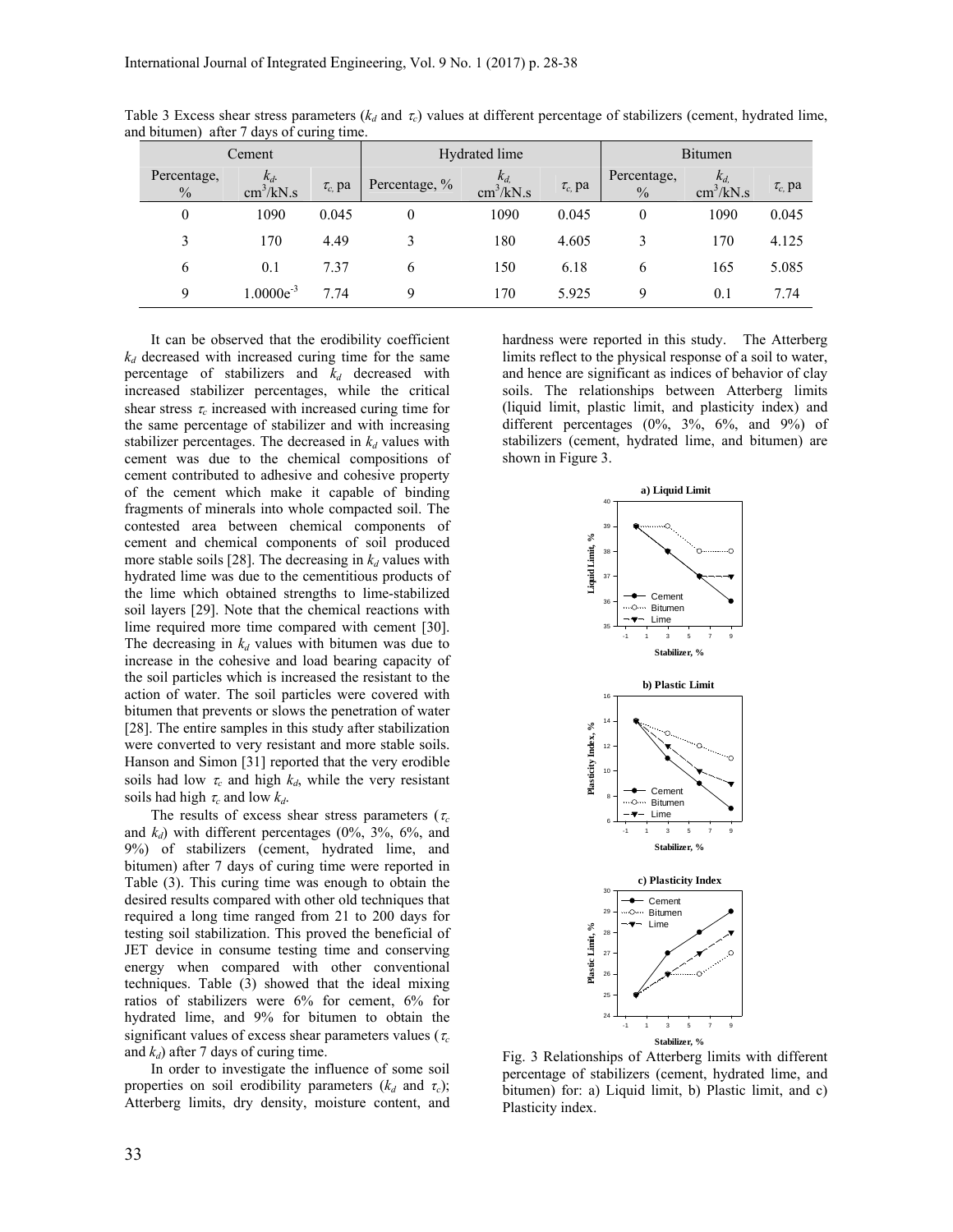The liquid limit decreased gradually with increasing percentages of cement and hydrated lime, but showed less reduction with bitumen percentage (Figure 3a). This reduction in liquid limit was 5%, 5%, and 2.5%, for the ideal mixing ratios of cement, hydrated lime, and bitumen, respectively. This could be as a result of the pores in the clay soil being occupied by the particles of the three stabilizers and hence less vulnerable with increasing water content. Similar results were reported in Kadhim [32].

Increasing in plastic limits was observed as percentage of stabilizers increased as shown in Figure 3b. The increasing in plastic limit was 12%, 8%, and 8% for ideal mixing ratios of cement, hydrated lime, and bitumen, respectively. This was due to the phenomenon of flocculation and agglomeration that obtained after the addition of stabilizing agents which leads to decrease in the thickness of the water layer (electric double layer). Therefore, the clay becomes less affected by the addition of water. Similar results were observed by Locat *et al*. [33]. As a result of differences between liquid limit and plastic limit, the reduction in plasticity index was 35.7%, 28.5%, and 21.4% for ideal mixing ratios of cement, hydrated lime, and bitumen (Figure 3c), respectively. These differences were also observed by other researches [34].

A comparison of dry density and optimum moisture content at different percentage (0%, 3%, 6% and 9%) of stabilizers (cement, hydrated lime and bitumen) added to the Pb-contaminated soil using Proctor compaction test is shown in Figure 4. The dry density of soil decreased with increased in percentage of cement and lime. The increasing of 8.5% and 10% at the ideal mixing ratios was due to flocculation and agglomeration of fine grained soil particles which occupied larger space and lead to a corresponding drop in dry density. Sherwood [2] and Al-Qaisee [35] reported similar results.

The dry density of compacted soil increased with increased bitumen percentage by 1.1% for the ideal ratio was due to that the pore spaces were filled with bitumen that could move through the soil particles and link them together (Figure 4a). Similar behaviors were found by Ogundipe [36]. The increasing in moisture content of soil with cement and lime was 5.5% and 2.7% for the ideal mixing ratios because cement and lime powders are finer than the soil particles (Figure 4b). The finer particles resulted in more surface area; therefore, more water is required to provide better lubrication. The increasing was also attributed by the pozzolanic reaction of these materials with the soil [37]. The increasing in moisture content with bitumen was 11% for the ideal ratio (Figure 4b). This was probably due to lubricating effect and fluid content of bitumen, as observed in Kadhim [32].



Fig. 4 Relationships between different percentage of stabilizers (cement, hydrated lime, and bitumen) with: a) Dry density, and b) Moisture content.



Fig. 5 The variation of average degree of hardness on different percentage of stabilizers (cement, hydrated lime, and bitumen).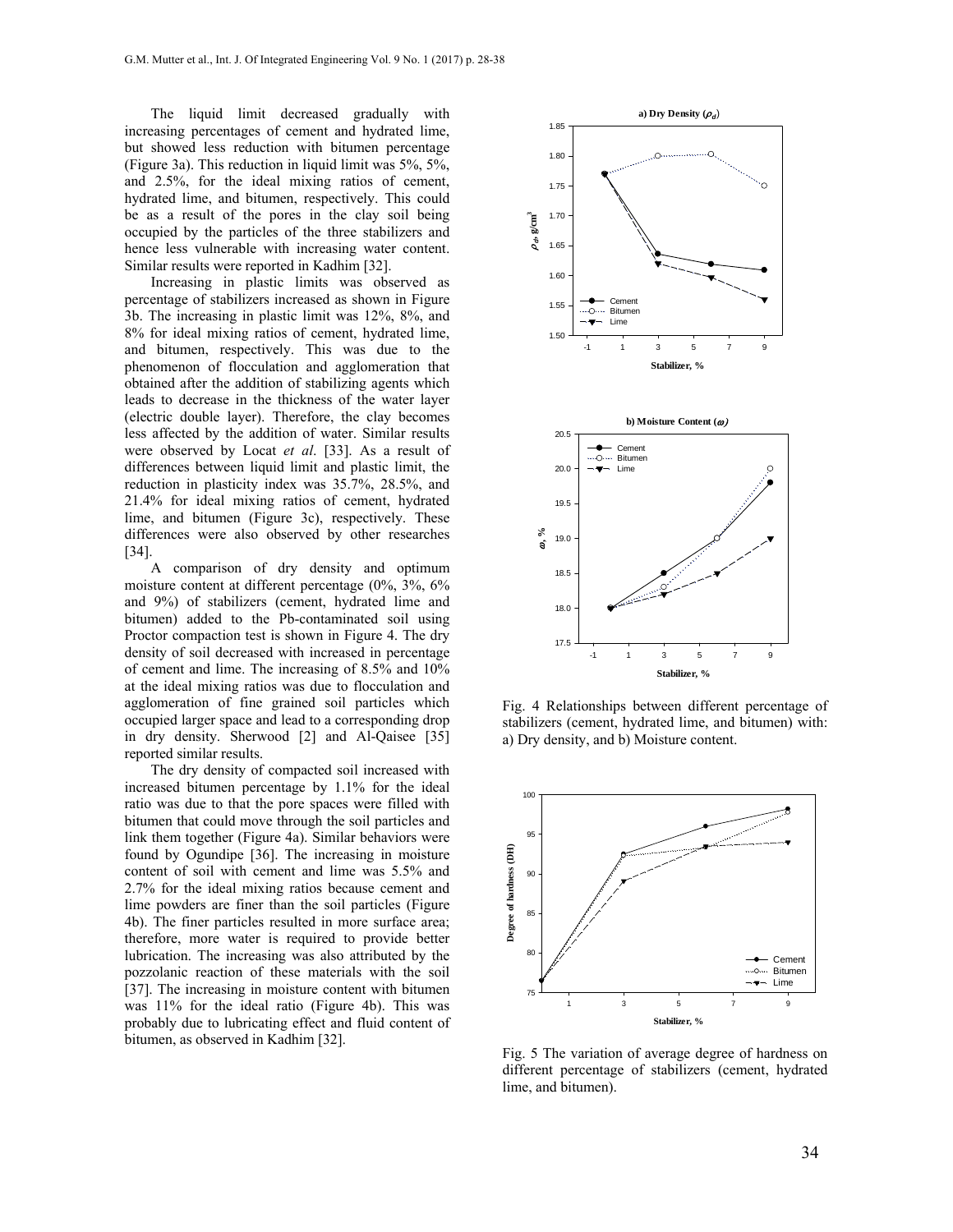As expected, increased in average degree of hardness (DH) was observed as stabilizer percentages (0%, 3%, 6% and 9%) of cement, hydrated lime, and bitumen, increased (Figure 5). The increased in hardness was 28.4%, 22%, and 27.7% at the ideal mixing ratios of cement, hydrated lime, and bitumen, respectively. The higher hardness with cement was due to the pozzolanic reactions which produced a

cementitious bond between soil mineral substances that increased the cohesion of soil particles [38]. The lower hardness was with hydrated lime, because the pozzolanic reactions required several months or years to be stabilized [33]. The hardness with bitumen includes both waterproofing of soil and cementation actions which bind the particles together [15].



Fig. 6 Relationship between excess shear stress parameters and Atterberg limits for different stabilizer materials (cement, hydrated lime, and bitumen): a) Liquid limit–*k<sub>d</sub>*, b) Liquid limit–*t<sub>c</sub>*, c) Plastic limit–*k<sub>d</sub>*, d) Plastic limit–*t<sub>c</sub>*, e) Plasticity index– $k_d$ , and f) Plasticity index– $\tau_c$ .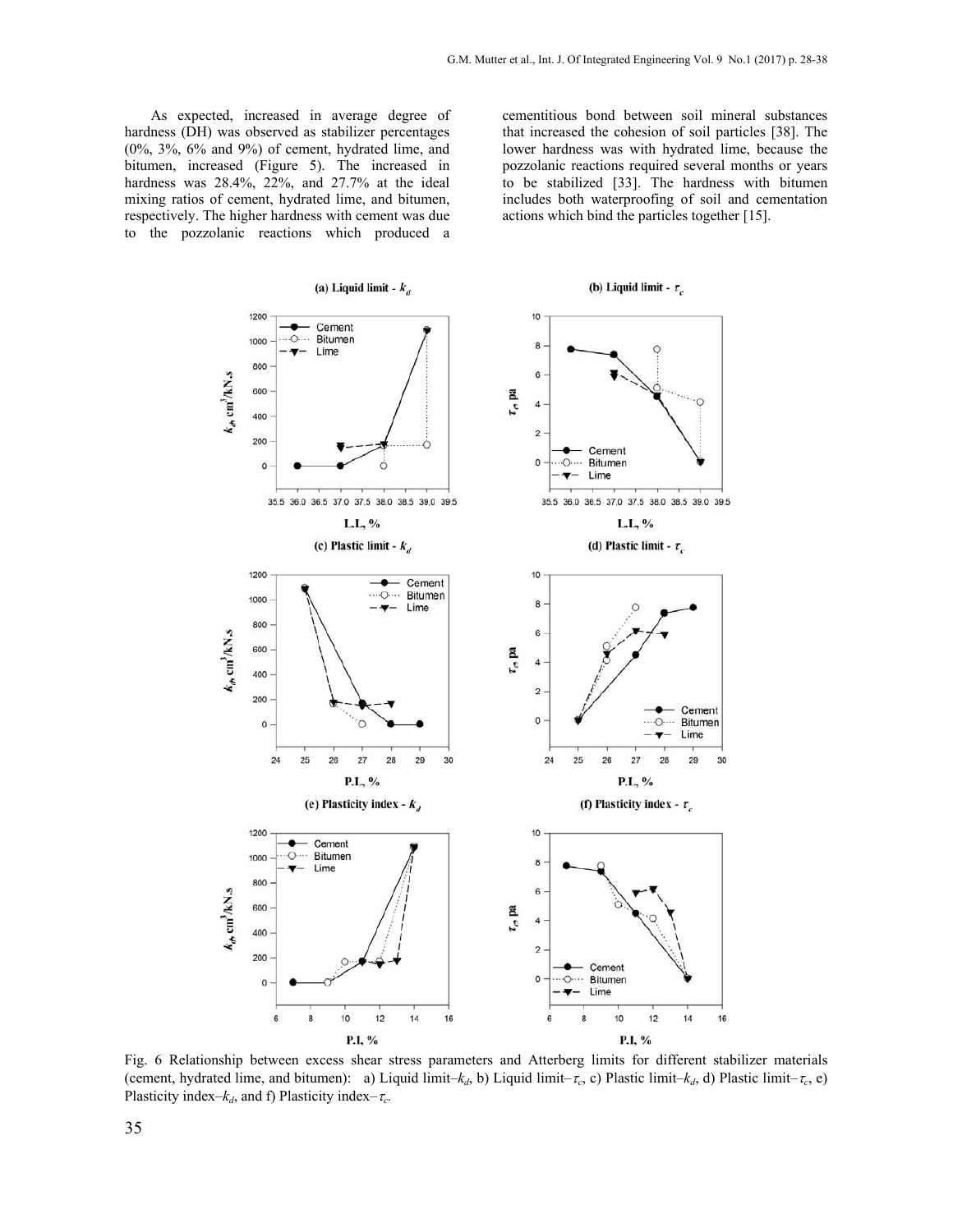The relationships between excess shear stress parameters ( $\tau_c$  and  $k_d$ ) and Atterberg limits of different percentage  $(0\%, 3\%, 6\%, \text{ and } 9\%)$  of stabilizers (cement, hydrated lime, and bitumen) added to the Pbcontaminated soil were reported (Figure 6). The results showed that there were increasing in erodibility coefficient  $k_d$  associated with increasing in liquid limit, with correlation coefficient  $(R^2)$  of 0.47 to 0.77 and with increasing in plasticity index, with  $R^2$  of 0.61 to 0.81 (Figures 6a and 6e). While there was a reduction in  $k_d$  as plastic limit increased, with  $R^2$  of 0.61 to 0.87 (Figure 6c). As expected, the critical shear stress  $\tau_c$ followed opposite behavior to  $k_d$  in relation to the Atterberg limits, with  $R^2$  of 0.62 to 0.97 (Figures 6b, 6d, and 6f).



**a**)  $k_a$  **- DH** 

Figure (7) shows the relationships between excess shear stress parameters ( $\tau_c$  and  $k_d$ ) and the degree of hardness (DH) at different percentages (0%, 3%, 6%, and 9%) of stabilizers (cement, hydrated lime, and bitumen) added to the Pb-contaminated soil. As expected, an inverse relationship between  $k_d$  and the degree of hardness, with  $R^2$  of 0.94 to 0.99, while the critical shear stress  $\tau_c$  followed a direct correlation versus the degree of hardness, with  $R^2$  of 0.94 to 0.99. Low  $k_d$  values indicted to more stable soils.

## **4. Conclusion**

Cement, lime, and bitumen are considered as stabilizers of contaminated land, since they can reduce the mobility of contaminant soils. Ninety-six tests were performed using "mini" JET device to investigate the influence of these stabilizers on the resistance of Pbcontaminated cohesive soil erodibility by measuring the excess shear stress parameters ( $\tau_c$  and  $k_d$ ). The data obtained from the "mini" JETs were analyzed with the linear model using Blaisdell solution technique to derive  $\tau_c$  and  $k_d$ . Relationships between erodibility parameters ( $\tau_c$  and  $k_d$ ) and soil properties (Atterberg limits and soil hardness) were developed. The results indicated that the erodibility coefficient  $k_d$  of the soil decreased with increasing curing time for the same stabilizer percentage, and with increased stabilizer percentages. While the critical shear stress  $\tau_c$ increased with increasing curing time for the same stabilizer percentage and with increasing stabilizer percentages.

An inverse relationship between  $\tau_c$  and  $k_d$  were observed as developed in previous studies. The results showed that the ideal mixing ratios to stabilize Pbcontaminated soil was at 7 days of curing time with 6% cement, 6% hydrated lime, and 9% bitumen. At ideal mixing ratios of these stabilizers, the value of  $k_d$ decreased from 1090 to  $0.1 \text{ cm}^3/\text{kN}$ .s, soil hardness increased from 22% to 28.4%, and the Atterberg limits either decreased or increased from 5% to 28.5%. As expected, a strong inverse relationship between  $k_d$  and the degree of hardness with  $R^2$  of 0.94 to 0.99 was observed, while the critical shear stress  $\tau_c$  followed a direct correlation with the degree of hardness,  $R^2$  of 0.94 to 0.99. The results indicated that low  $k_d$  values referred to more stable soils and the cement was superior in stabilizing contaminated soil among lime and bitumen. This study proved the beneficial of using JET device in consume testing time and conserving energy when compared with other conventional techniques used for testing soil stabilization.

# **References**

[1] Hejazi, S.M, Sheikhzadeh, M., Abtahi, S. M., and Zadhoush, A. A simple review of soil reinforcement by using natural and synthetic

after 7 days for different stabilizer materials (cement, hydrated lime, and bitumen) where; a)  $k_d$ -DH, and b)  $\tau_c$ -DH.

Fig. 7 Relationship between excess shear stress parameters  $(k_d$  and  $\tau_c$ ) and the degree of hardness (DH)

**DH** 75 80 85 90 95 100

0

2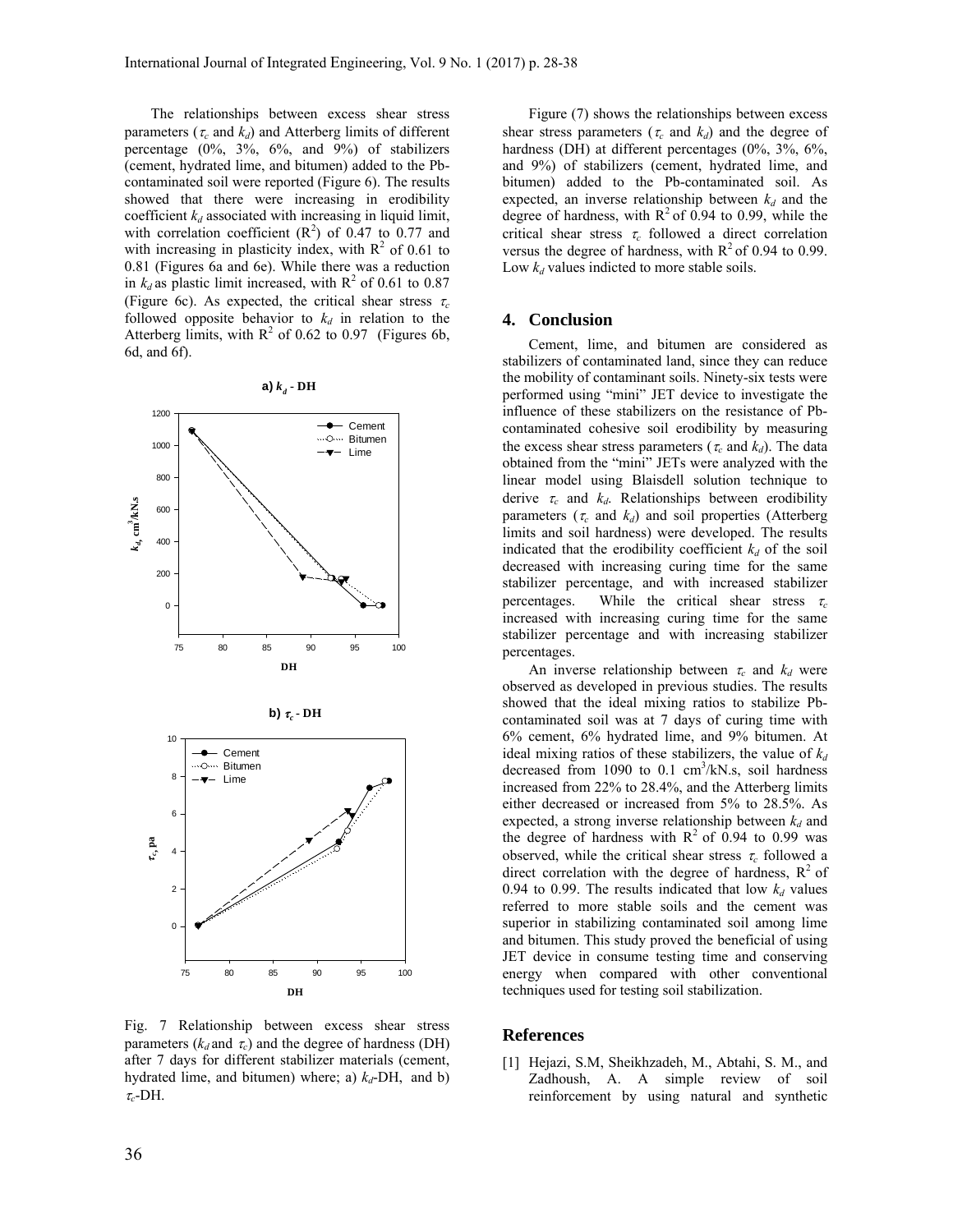fibers. *Construction and Building Materials*, Volume 30, (2012), pp. 100-116.

- [2] Sherwood, P. Soil stabilization with cement and lime. State of the Art Review, London, *Transport Research Laboratory*, *HMSO*, (1993).
- [3] Salah, M., and Al-Madhhachi, A. T. Influence of Lead Pollution on Cohesive Soil Erodibility using Jet Erosion Tests. *Environment and Natural Resources Research*, Volume 6(1), (2016), pp. 88- 98.
- [4] Hanson, G. J. Surface erodibility of earthen channels at high stresses. II: Developing an in situ testing device. *T. ASAE*, Volume 33(1), (1990), pp. 132-137.
- [5] Hanson, G. J., and Cook, K. Development of excess shear stress parameters for circular jet testing. *ASAE Paper*, 972227, (1997), St. Joseph, Mich: ASAE.
- [6] Hanson, G. J., and Cook, K. Apparatus, test procedures, and analytical methods to measure soil erodibility in situ. *Appl. Eng. Agr.*, Volume 20(4), (2004), pp. 455-462.
- [7] Arora, M., Kiran, B., Rani, S., Rani, A., Kaur, B., and Mittal, N. Heavy metal accumulation in vegetables irrigated with water from different sources. *Food Chemistry*, Volume 111, (2008), pp. 811–815.
- [8] Qishlaqi, A., Moore, F., and Forghani, G. Impact of untreated wastewater irrigation on soils and crops in Shiraz sub urban area, SW Iran. *Environmental Monitoring and Assessment*, Volume 141, (2008), pp. 257–273.
- [9] Conner, J. R. Chemical Fixation and Solidification of Hazardous Wastes. Van Nostrand Reinhold, New York, NY., (1990), ISBN 0-4422-0511-2.
- [10] Wiles, C. C. A review of solidification / stabilization technology. *Journal of Hazardous Materials*, Volume 14, (1987), pp. 5-21.
- [11]Palomo, A., and Palacios, M. Alkali-activated cementitious materials: alternative matrices for the immobilization of hazardous wastes part II: Stabilization of chromium and lead. *Cement and concrete research*, Volume 33, (2003), pp. 289- 295.
- [12]Dermatas, D., and Meng, X. Utilization of fly ash for stabilization/solidification of heavy metal contaminated soils. *Engineering Geology*, Volume 70, (2003), pp. 377-394.
- [13]Terzano, R., Spagnuolo, M., Medici, L., Tateo, F., and Ruggiero, P. Zeolite synthesis from pretreated coal fly ash in presence of soil as a tool for soil remediation. *Applied Clay Science*, Volume 29(2), (2005), pp. 99-110.
- [14] Lee, C. Y., Lee, H. K., and Lee, K. M. Strength and microstructural characteristics of chemically activated fly-ash-cement systems. *Cem. Conr. Res.*, Volume 33(3), (2003), pp. 425-431.
- [15]Ingles, O.G., and Metcalf, J.B. Soil Stabilization (Principle and Practice). *Butterworth*, *Sydney*, (1972), pp. 165-186.
- [16]Al-Layla, M. T., Al-Dabbagh, A. W., Jaro, M. N. Tensile strength of natural and lime stabilized Mosul clay. *Journal of Al-Rafidain Engineering*, Volume 16(2), (2007), pp. 1-11.
- [17]Shubber, A., Diogo, J., and Liu, X. Low Cost Roads Construction by Soil Stabilization using Bituminous Materials in Al-Anbar Gypseous Sandy Soil. *ASCE*, Volume 330(362), (2009), pp. 2459-2466.
- [18] Saeed, K. A., Kassim, K. A., and Nur, H. Physicochemical characterization of cement treated kaolin clay. *Građevinar*, Volume 66(6), (2014), pp. 513-521.
- [19]Al-Madhhachi, A. T., Hanson, G. J., Fox, G. A., Tyagi, A. K., and Bulut, R. Measuring soil erodibility using a laboratory "mini" JET. *Trans. ASABE*, Volume 56(3), (2013a), pp. 901-910.
- [20]Al-Madhhachi, A. T., Hanson, G. J., Fox, G. A., Tyagi, A. K., and Bulut, R. Deriving parameters of a fundamental detachment model for cohesive soils from flume and jet erosion tests. *Trans. ASABE*, Volume 56(2), (2013b), pp. 489-504.
- [21]Khanal, A., Fox, G. A., and Al-Madhhachi, A.T. Variability of erodibility parameters from laboratory mini Jet Erosion Tests. *Journal of Hydrologic Engineering*, *ASCE*, Volume 21(10), (2016), ISSN 1084-0699/ 04016030-1.
- [22]ASTM. Annual Book of ASTM Standards, Section 4: Construction. Philadelphia, PA, ASTM, (2006).
- [23]Wang, Z. F., Shen, S. L., and Yin, Z. Y. Rapid field evaluation of the strength of cementstabilized clayey soil. *Bull. Eng. Geol. Environ.*, Volume 74(3), (2015), pp. 991-999.
- [24]Partheniades, E. Erosion and deposition of cohesive soils. *J. Hydraulics Div. ASCE*, Volume 91(1), (1965), pp. 105-139.
- [25]Stein, O. R., and Nett, D. D. Impinging jet calibration of excess shear sediment detachment parameters. *Trans. ASAE*, Volume 40(6), (1997), pp. 1573-1580.
- [26] Blaisdell, F. W., Clayton, L.A., and Hebaus, C. G. Ultimate dimension of local scour. *J. Hydraulics Division*, *ASCE*, Volume 107(HY3), (1981), pp. 327-337.
- [27]Daly, E. R., Fox, G. A., Al-Madhhachi, A. T., and Miller, R. A scour depth approach for deriving erodibility parameters from Jet Erosion Tests. *Trans. ASABE*, Volume 56(6), (2013), pp. 1343- 1351.
- [28] Onyelowe, K.C., and Okafor, F.O. Geochemistry of Soil Stabilization. *ARPN Journal of Earth Sciences*, PAKISTAN, Volume 1(1), (2012), pp. 32-35.
- [29]Quang, N. D., and Chai, J. C. Permeability of lime-and cement-treated clayey soils. *Canadian Geotechnical Journal*, Volume 52(9), (2015), pp. 1221-1227.
- [30] Wild, S., Abdi, M. R., and Leng-Ward, G. Sulphate expansion of lime stabilized kaolinite II: